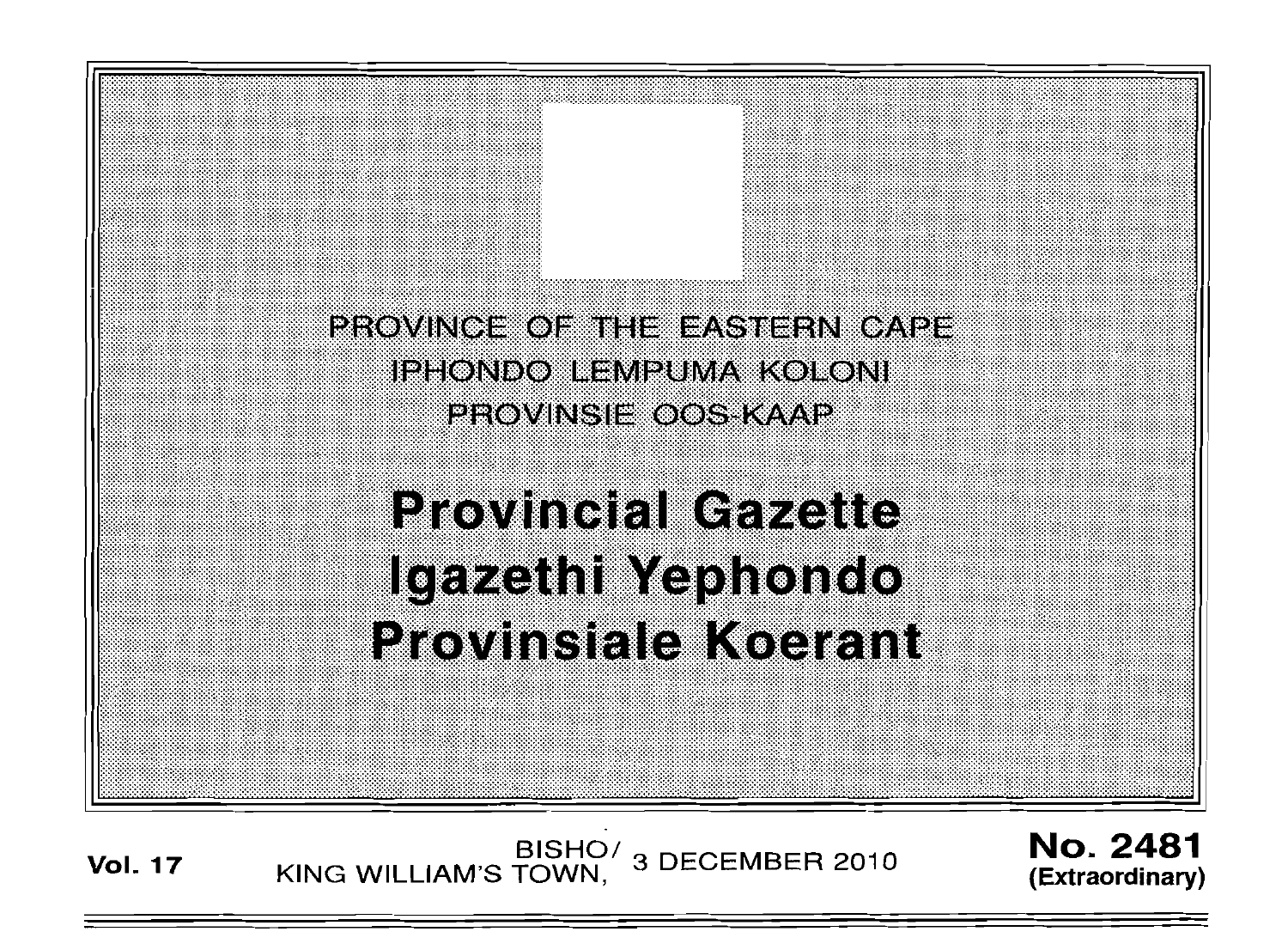### IMPORTANT NOTICE

The Government Printing Works will not be held responsible for faxed documents not received due to errors on the fax machine or faxes received which are unclear or incomplete. Please be advised that an "OK" slip, received from a fax machine, will not be accepted as proof that documents were received by the GPW for printing. If documents are faxed to the GPW it will be the sender's responsibility to phone and confirm that the documents were received in good order.

Furthermore the Government Printing Works will also not be held responsible for cancellations and amendments which have not been done on original documents received from clients.

## CONTENTS **• INHOUD**

No. Page Gazette No. No.

#### GENERAL NOTICE

383 Electoral Act (73/1998): Notice in terms of Item 22 of Schedule 1 A ............................................................................ . 3 2481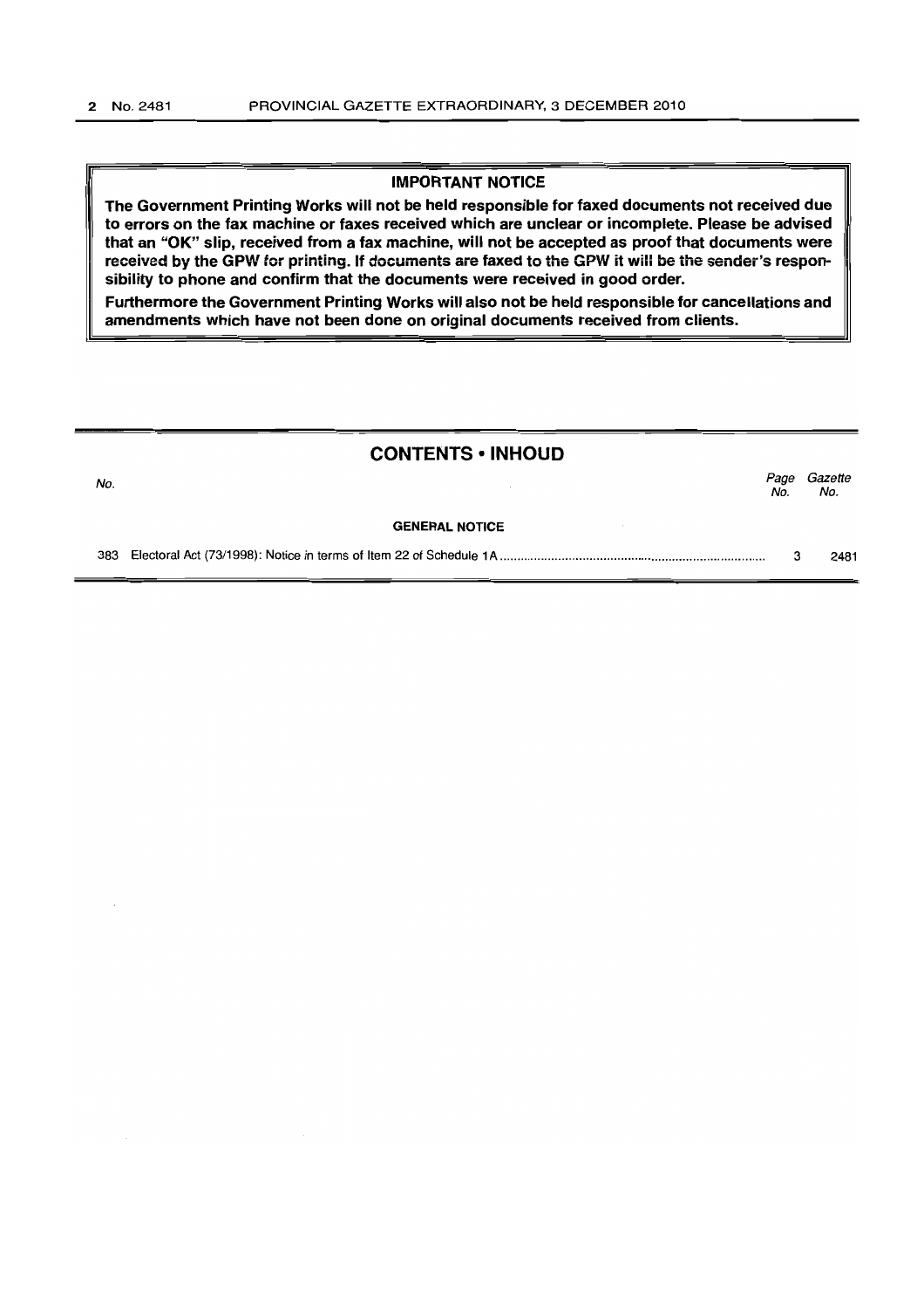# GENERAL NOTICE

## NOTICE 383 OF 2010

# NOTICE IN TERMS OF ITEM 22 OF SCHEDULE 1A OF THE ELECTORAL ACT, 1998 (ACT 73 OF 1998)

I the undersigned, Pumulele Ndamase, Secretary to the Eastern Cape Provincial Legislature do hereby publish, in terms of Item 22 of Schedule 1A of the Electoral Act, 1998 (Act 73 Of 1998), the following list of candidates of the African National Congress (ANC), supplemented in terms of Item 19 and reviewed in terms of Item 21 of Schedule 1A of the Electoral Act, 1998 (Act 73 Of 1998):

| ΝO               | <b>LAST NAME</b>   | <b>FULL NAME</b>            | <b>IDENTITY NO</b> |
|------------------|--------------------|-----------------------------|--------------------|
| 1.               | QWASE              | <b>MAHLUBANDILE DICKSON</b> | 6301305057081      |
| $\overline{2}$ . | <b>MAJODINA</b>    | PEMMY CASTELINA PAMELA      | 6812241016080      |
| $\overline{3}$ . | <b>MASUALLE</b>    | <b>GODFREY PHUMULO</b>      | 6512126521085      |
| 4.               | KIVIET             | <b>NOXOLO</b>               | 6307210373083      |
| 5.               | <b>SOGONI</b>      | <b>MBULELO</b>              | 6601165118083      |
| 6.               | ABRAHAM-NTANTISO   | PHOEBE NOXOLO               | 6010070520088      |
| 7.               | <b>QOBOSHIYANE</b> | <b>MLIBO</b>                | 7406166718082      |
| 8.               | <b>MVANA</b>       | <b>NONKOSI QUEENIE</b>      | 6002120868088      |
| 9.               | <b>XASA</b>        | <b>FIKILE DEVILLIERS</b>    | 5707085182082      |
| 10.              | <b>MAXEGWANA</b>   | <b>COMELY HUMPHREY</b>      | 5303035420085      |
| 11.              | <b>BARRY</b>       | <b>GHISHMA</b>              | 4312200120082      |
| 12.              | <b>MNGUNI</b>      | <b>PUMZILE JUSTICE</b>      | 6705315605087      |
| 13.              | <b>TOM</b>         | <b>XOLISWA SANDRA</b>       | 5801290813084      |
| 14.              | <b>MAKUPULA</b>    | <b>MANDLA</b>               | 6110095561081      |
| 15.              | <b>MTITSHANA</b>   | <b>ESTHER NOMXOLISI</b>     | 5811100172084      |
| 16.              | <b>MQUQU</b>       | PHINDIWE CLARIBEL           | 5612120248080      |
| 17.              | <b>NQATA</b>       | <b>XOLILE EDMUND</b>        | 6702165357083      |
| 18.              | TUNYISWA-          | <b>BULELWA</b>              | 6212220946086      |
|                  | <b>GQOBOKA</b>     |                             |                    |
| 19.              | <b>GQOBANA</b>     | <b>SICELO HAMILTON</b>      | 5611055738081      |
| 20.              | MOERANE-MAMASE     | <b>NEO</b>                  | 6305230460088      |
| 21.              | <b>NKAYI</b>       | PHILA VICTOR                | 5509055752088      |
| 22.              | <b>MABANDLA</b>    | <b>MARY NOMBULELO</b>       | 7006210994083      |
| 23.              | <b>PAKATI</b>      | <b>XOLA ANDERSON</b>        | 6203105835080      |
| 24.              | <b>MTONGANA</b>    | <b>VIOLA</b>                | 6306140503082      |
| 25.              | <b>KOMOSE</b>      | <b>DEBORAH NOMALINDE</b>    | 5311280695087      |
| 26.              | <b>MRARA</b>       | <b>MZOLELI</b>              | 6005295836087      |
| 27.              | <b>NKOMONYE</b>    | <b>FEZEKA</b>               | 8108290373086      |
| 28.              | <b>MARTIN</b>      | <b>CHRISTIAN</b>            | 6802185086082      |
| 29.              | <b>XHANTI</b>      | NTOMBIZODWA TAMARA          | 6601011065082      |
| 30.              | <b>MATOMELA</b>    | <b>MKANGELI MANFORD</b>     | 5708086188086      |
| 31.              | <b>NODADA</b>      | <b>MARY BERNADETTE</b>      | 6203190756084      |
| 32.              | <b>NEER</b>        | <b>DENNIS</b>               | 4810045611082      |
| 33.              | <b>PETER</b>       | <b>MICHAEL MASONWABE</b>    | 7202076127088      |
| 34.              | <b>WANA</b>        | <b>TABISO</b>               | 6112240240082      |
| 35.              | <b>DIMAZA</b>      | <b>MXOLISI MACKSON</b>      | 6005095658087      |
| 36.              | <b>FIHLANI</b>     | <b>KOLISWA CLARIBELL</b>    | 7302250260083      |
| 37.              | <b>MTSI</b>        | <b>SKUTA ALFRED</b>         | 6105225586081      |
| 38.              | <b>GQIBA</b>       | <b>NOMAWETU</b>             | 5908240201086      |
| 39.              | <b>PIKININI</b>    | <b>IMAMILE AUBIN</b>        | 6807035641085      |
| 40.              | <b>PONCO</b>       | <b>ALICE NOMVULA</b>        | 6704170660089      |
| 41.              | <b>JONAS</b>       | <b>MCEBISI HUBERT</b>       | 6007025858084      |
| 42.              | <b>MPUSHE</b>      | PHUMEZA THEODORA            | 7607310361089      |
| 43.              | <b>NYUSILE</b>     | <b>MNINAWA LEWIS</b>        | 6212265770086      |